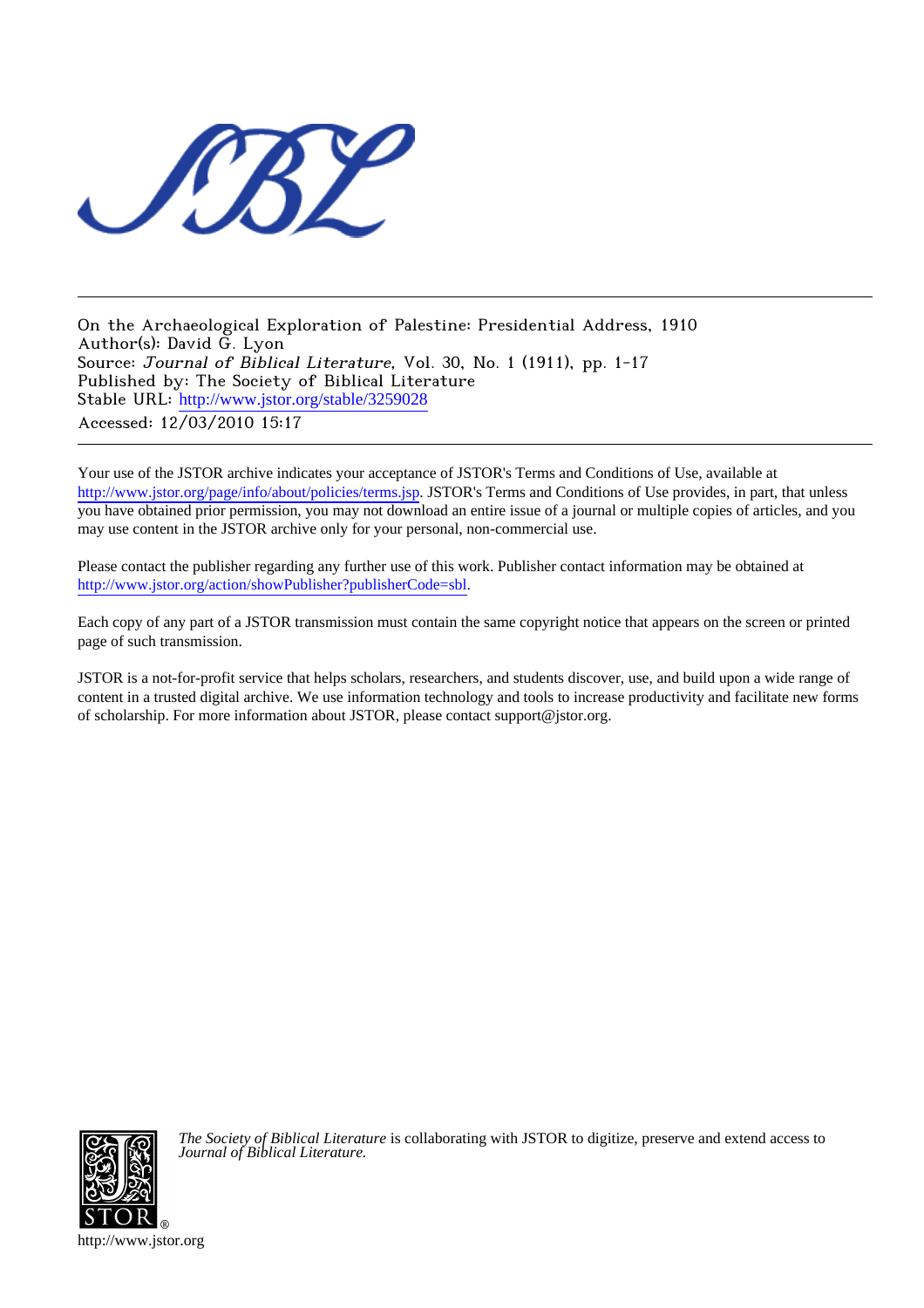## **JOURNAL**

**OF** 

## **BIBLICAL LITERATURE**

**Volume XXX Part I 1911** 

**On the Archaeological Exploration of Palestine** 

**PRESIDENTIAL ADDRESS, 1910** 

**DAVID G. LYON** 

**HARVARD UNIVERSITY** 

**THIS paper is limited to the exploration which is carried on by the excavator. It does not deal with topographical nor geographical studies, except as these may be advanced by the work of the excavator. Not that such studies have by any means exhausted their subject, nor even that much territory does not still remain to be conquered, but the limit set for this paper is necessary in the interest of greater definiteness and fullness, and is demanded by the relative importance of excavation.** 

**Nor in this narrower sense of exploration is it my aim to give primarily a historical sketch, but rather to present along with a condensed review such practical observations as are suggested by the general theme.** 

**Like a large portion of the rest of Western Asia, Palestine is dotted with the sites of ancient human occupation. These sites are mounds, called tells, often rising out of the level plain, more often perched on the side or the top of a hill, a natural water supply and a regard to safety determining in most cases the selection of the site.** 

**In size these tells vary from a few hundred feet to a**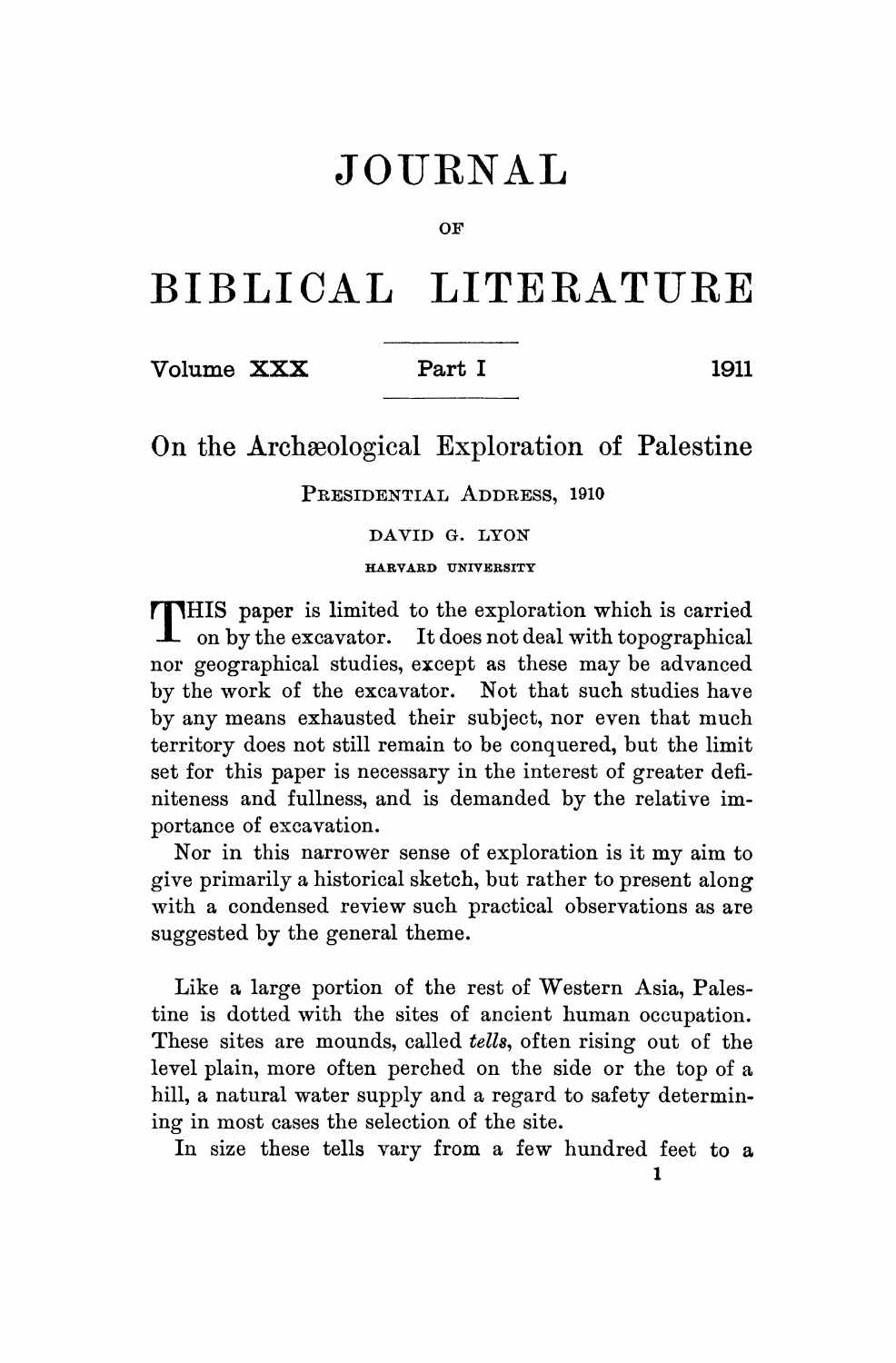**couple of miles in circumference. To the untrained eye they**  resemble natural hills, but often a plateau at the top sug-<br>gests their artificial character. Many of these tells have a gests their artificial character. **history dating from the earliest occupation of the land. Some of the more important have been continuously occupied under the successive masters of the land, while others have been occupied at certain periods only. The history of these occupations is written in the tells in the remains of houses, weapons, ornaments, and utensils, especially pottery. So far as not disturbed by subsequent digging, as in laying house foundations, these remains are deposited in regular strata, varying in thickness with the length and character of**  the successive occupations. The total accumulation of *débris* **varies from a few feet to sixty feet or more.** 

**Many of these tells retain the names of the ancient cities but slightly changed, as Ta'annek, D8tan, Erikha, Anata, Seilun; others are known by translations of the older name, as Tell el-Kadi for Dan; while in some cases the ancient name has been shifted to some spot on or near the tell. In many cases there is no connection between the modern local name and the ancient name of the tell. That is to say, there are many unidentified Biblical sites, and there are**  many old tells whose ancient names remain unknown. **cases where the natural interest in a place has preserved an unbroken tradition there is, of course, no uncertainty, as in the case of Jerusalem, Bethlehem, Samaria, Nazareth, and Tiberias.** 

**The archaeological exploration of these tells is subject to natural and artificial limitations.** 

**Such parts of the sites as are occupied by houses still in use, or by cemeteries, can, of course, not be excavated, and where there is a modern village there is sure to be a cemetery beside it. The season for work is the summer, when no rain falls, extending from April to October; but in the Jordan valley, owing to the great heat, only a few weeks in the early spring and the late autumn are really available. The explorer is much hampered by the ignorance, supersti-**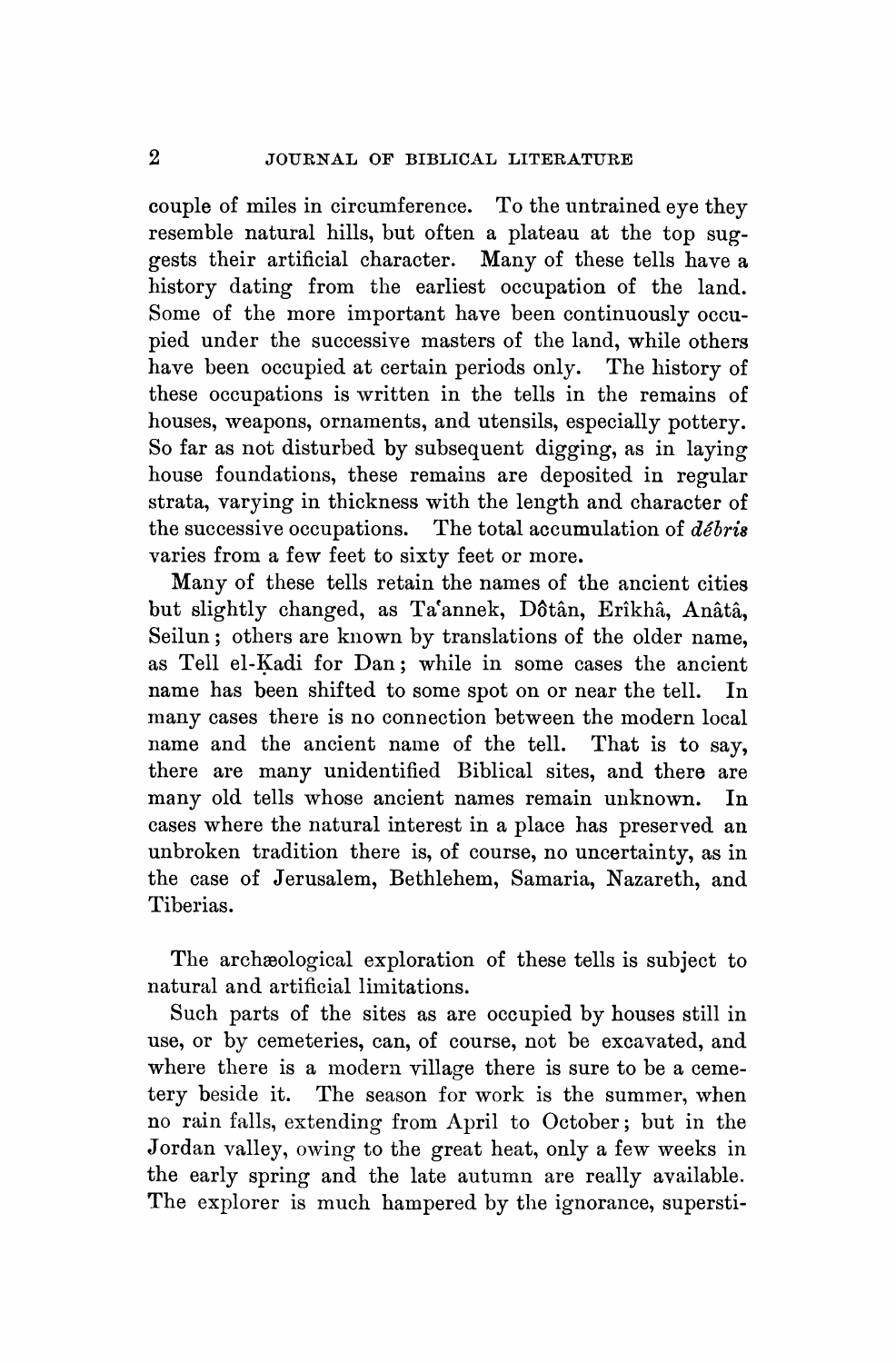**tion, and trickery of the natives, who believe that he is digging for treasure, and who invent and circulate for selfish ends the most absurd reports. And while these natives can be trained to efficiency in the use of their own simple utensils, it is very difficult to make them effective users of improved modern tools.** 

**But the greatest obstruction to exploration is the severity of the Turkish law relating to antiquities. Between the application and the granting of permission to excavate the delay may run into years. For a part of this delay the local authorities are responsible, to whom is first submitted the question as to the feasibility of exploration. The permit finally granted, the explorer has to make his terms with the natives, paying them for the olive and other trees which must be cut down, and for the loss in crops during the years of excavation, for all of which the natives have most exaggerated ideas. The explorer must, when his permit expires, restore cultivated lands to a state of cultivation, save in the case of remains too large for removal and too important to cover over again, the damages in this case to be paid to the landowners by the central government. Nothing which is found may be taken away by the explorer, but everything is the property of the government, and must be turned over to the commissioner, to be sent, at the explorer's expense, to the Imperial Museum at Constantinople. These commissioners, one of whom attends each excavation, are functionaries of great importance, and they can do much to further or hinder the success of the explorer.** 

**But in spite of the limitations which I have described, and which apply to all parts of Turkey, the explorer in Palestine has certain compensations not enjoyed by his brother in most other parts of the empire. These come from his proximity to post offices, physicians, and the sources of supply.** 

**Another great compensation comes from his contact with the modern life of the land. In spite of change in government and population, the conditions of life in Palestine to-day are not essentially different from what they were in**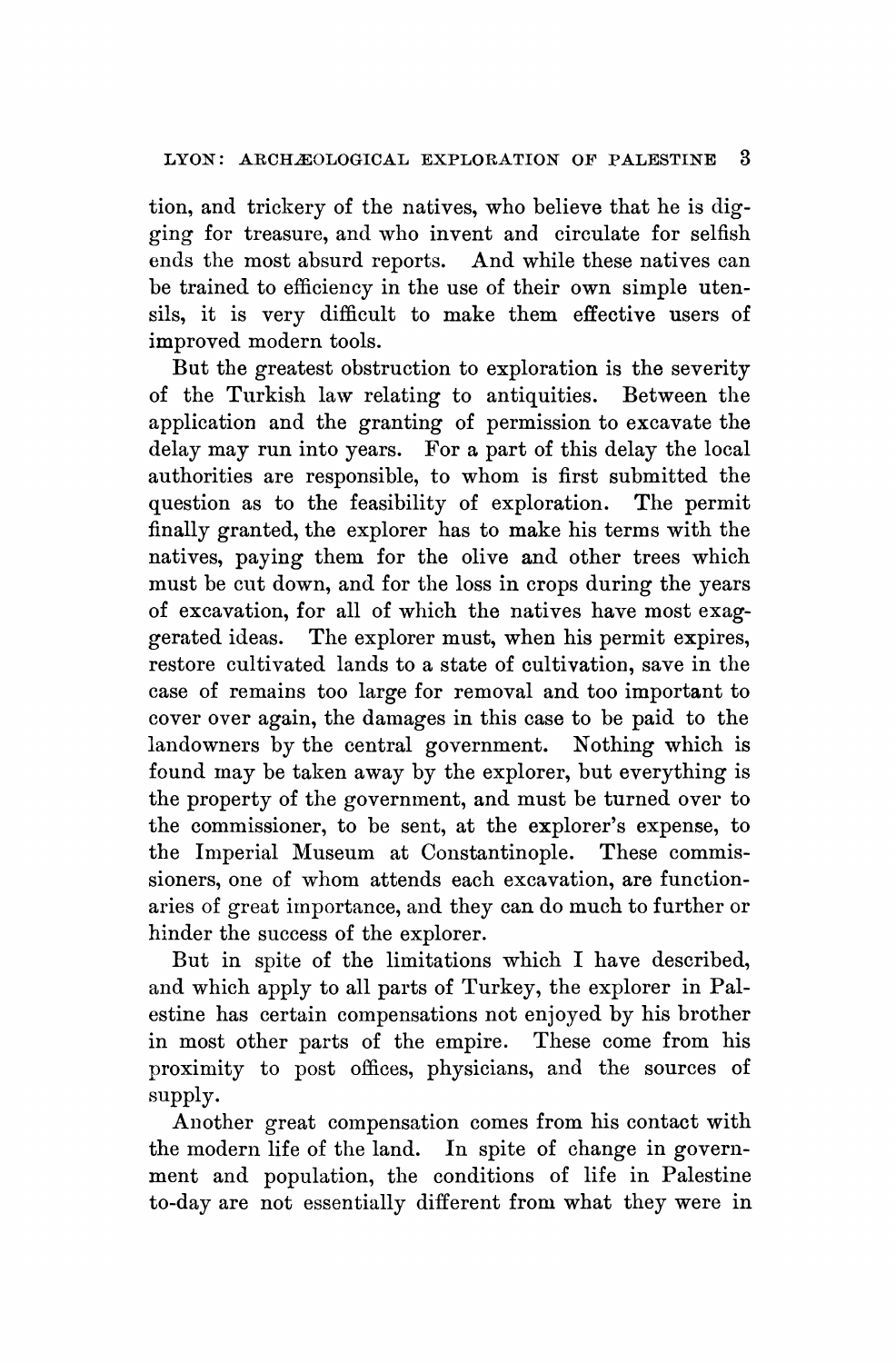**the days of Isaiah or Paul. To be a constant observer of the ever varying picture of this life, already familiar from the Bible, is a perpetual charm and source of instruction.** 

**The chief motive which prompts to Palestinian study in**  all its phases is religious and Biblical. **in the past, is now, and is likely to continue. As the tourist goes to that country for religious quickening or for confirmation and elucidation of the Scriptures, so the student is moved by the same motive.** 

**But along with this is now another strong motive, the scientific, the desire to do for the literature, art, and life of**  Palestine the same service that archaeology is rendering to **the peoples of Rome, Greece, and Egypt. The religious spirit is not necessarily scientific. But the scientific spirit pursues its ends with a devotion as real and as ardent as that exhibited by religion. Indeed, it makes even religion, of every possible form and phase, one of the objects of its investigation.** 

**The scientific spirit, recognizing, as it cannot fail to do,**  the great rôle played by Palestine in the history of western **civilization, especially through the writers, characters, and doctrines of the Bible, shuns no task which may serve to shed fresh light upon this subject. It does not feel that everything is explained by the statement that the Hebrews were the bearers of a special revelation to mankind, or that**  they were in some way endowed beyond other men for the perception and enforcement of religious truth. It may, perception and enforcement of religious truth. **indeed, grant both of these claims, and still believe that much remains to be learned as to the method by which these results were achieved. It recognizes that the thought, as well as the outward life of Israel, must have been deeply influenced by preceding and contemporary forces, and is persuaded that we have much to learn from the study of Israel's relations to the contemporary powers. It grants heartily the notion of native endowment, but inquires why such endowment takes a particular form. It does not hope ever to lay bare the secret springs of the nation's life,**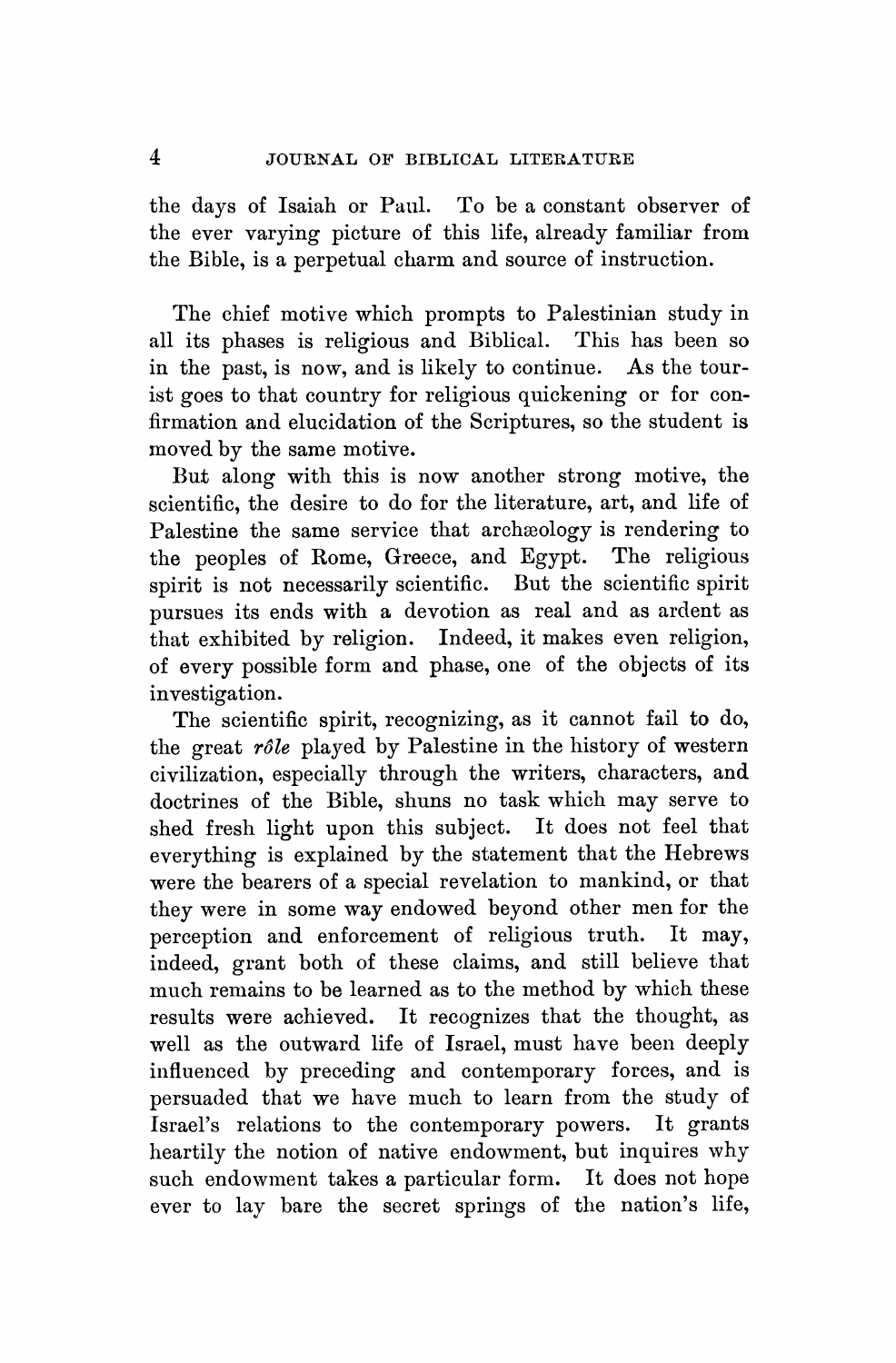**but it is convinced that we are far from knowing all that may be learned about them.** 

**The history contained in the Bible is but a fragment, and archaeology is sure that exploration will make this fragment more intelligible, and by the discovery of new facts will help us to understand much that is now obscure.** 

**To pass in review with minute details the work which has been done by the excavator in Palestine would on this occasion be tedious and out of place; but a general sketch may not seem inappropriate. Through the society known as the Palestine Exploration Fund, England was for a long time almost alone in the cultivation of this field, though America has been a generous supporter of the society. The work of captains Charles W. Wilson and Charles Warren at Jerusalem; of W. M. Flinders Petrie at Tell el-Hesy; of Frederick J. Bliss at the same spot; of Bliss and Archibald C. Dickie at Jerusalem; of Bliss and R. A. Stewart Macalister at Tell Zakariyah, Tell es-Safi, Tell ej-Judeideh and Tell Sanda**hannah; and of Macalister at Abu Shusheh, - this work has **been fully reported in the Quarterly Statement and in special publications of the society. It has all been confined to Jerusalem, and to the region west and southwest of that city.** 

**The Germans and Austrians were next to enter the field with the excavation of Tell Ta'annek by Ernst Sellin of Vienna; of Tell el-Mutesellim by Gottlieb Schumacher; of Tell Hum and other points in Galilee by the German Orient**  Society; and of Jericho by Professor Sellin. **cepted, these places are all in the middle and northern part of the land.** 

**The Americans took up the work in 1908. In this year Harvard University began the exploration of Samaria, with the financial support of the Hon. Jacob H. Schiff. The field director for the first year was Gottlieb Schumacher, and for the second and third years George A. Reisner.** 

**In the most recent years very considerable excavation has been carried on by the Franciscans on their property outside the walls of Jerusalem.**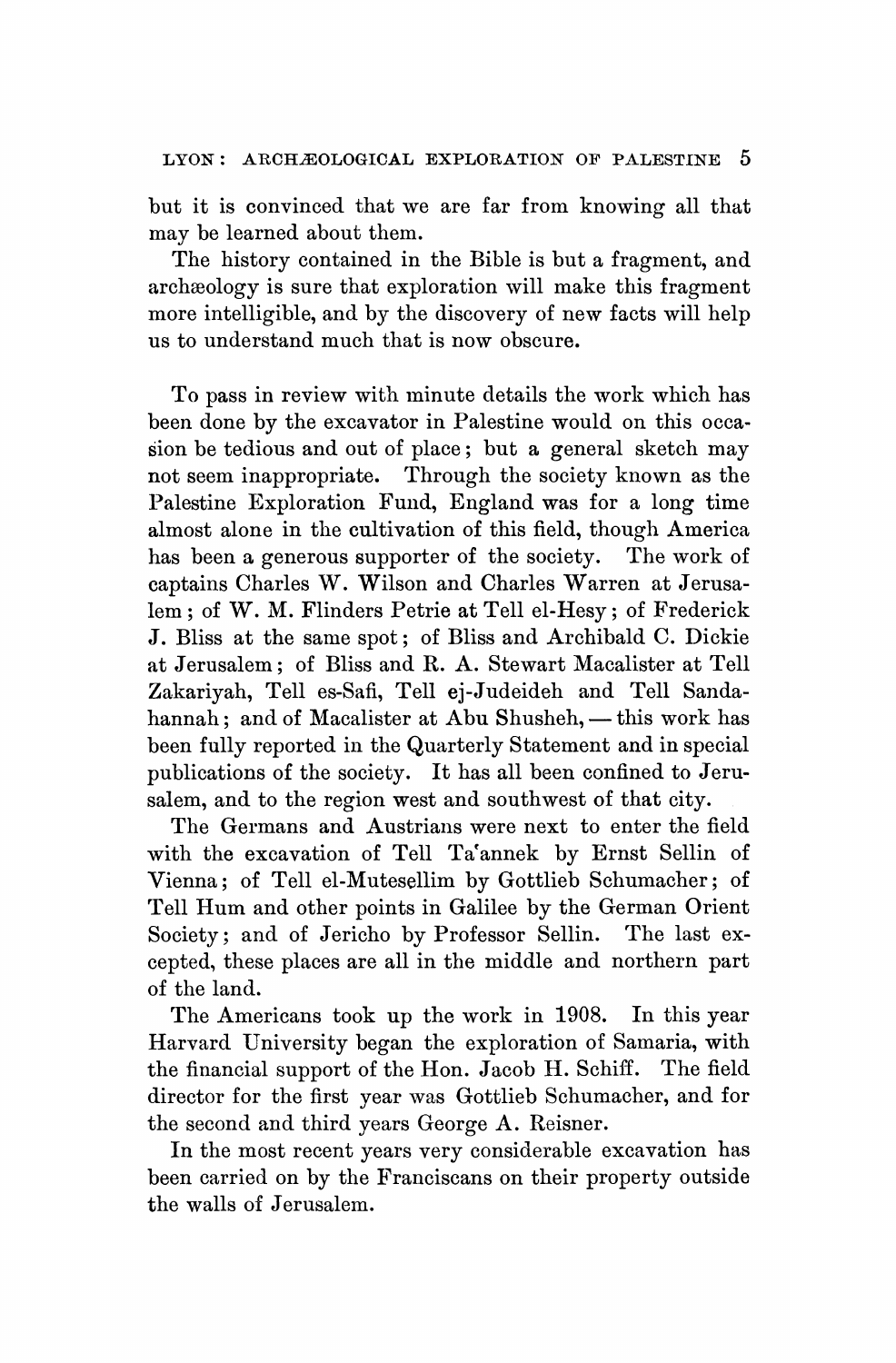**In this review I have not included certain small undertakings, like that of Hermann Guthe at Jerusalem in 1880, nor the illegitimate but widespread exploitation of the tombs by**  This exploitation has brought to light and **dissipated great quantities of pottery, ornaments, weapons, and utensils, but the absence of intelligent observers, and the impossibility of gaining reliable information, rob this work almost entirely of scientific value.** 

**Along with these excavations, which began with that of Warren at Jerusalem in 1867, and even antedating them, have gone the splendid work of the travelers, like Edward**  Robinson and H. V. Guérin, and the great "Survey" con**ducted by the Palestine Exploration Fund. And there have been founded at Jerusalem three schools for the study of**  Palestine — that of the Dominicans, with a theological fac**ulty and an excellent Biblical Review; the German Evangelical Institute; and our own School of Oriental Study and Research. These works and these schools are doing much to extend and deepen interest in the study of Palestine and the schools could by adequate support easily do much more.** 

**But this historical outline of the excavations would be of little moment, if we did not at once proceed to the question, What have we learned by the considerable expenditure of time and money?** 

**This question may be answered from two points of view. In the first place we may compare the results with those obtained by excavation in Egypt, Assyria, and Babylonia. In**  these countries the revelations have been spectacular in the extreme. Great empires, mighty dynasties, with their pal-Great empires, mighty dynasties, with their pal**aces and temples, their gods and their libraries, their treasures of art and of literature, have risen from the sleep of**  Thousands of private persons, with their man**ners and customs, their costumes and their trade relations, their business and their beliefs, have risen to fullness of life in the valley of dry bones. Hundreds of thousands of books written on materials almost imperishable have yielded up the records committed to their keeping.**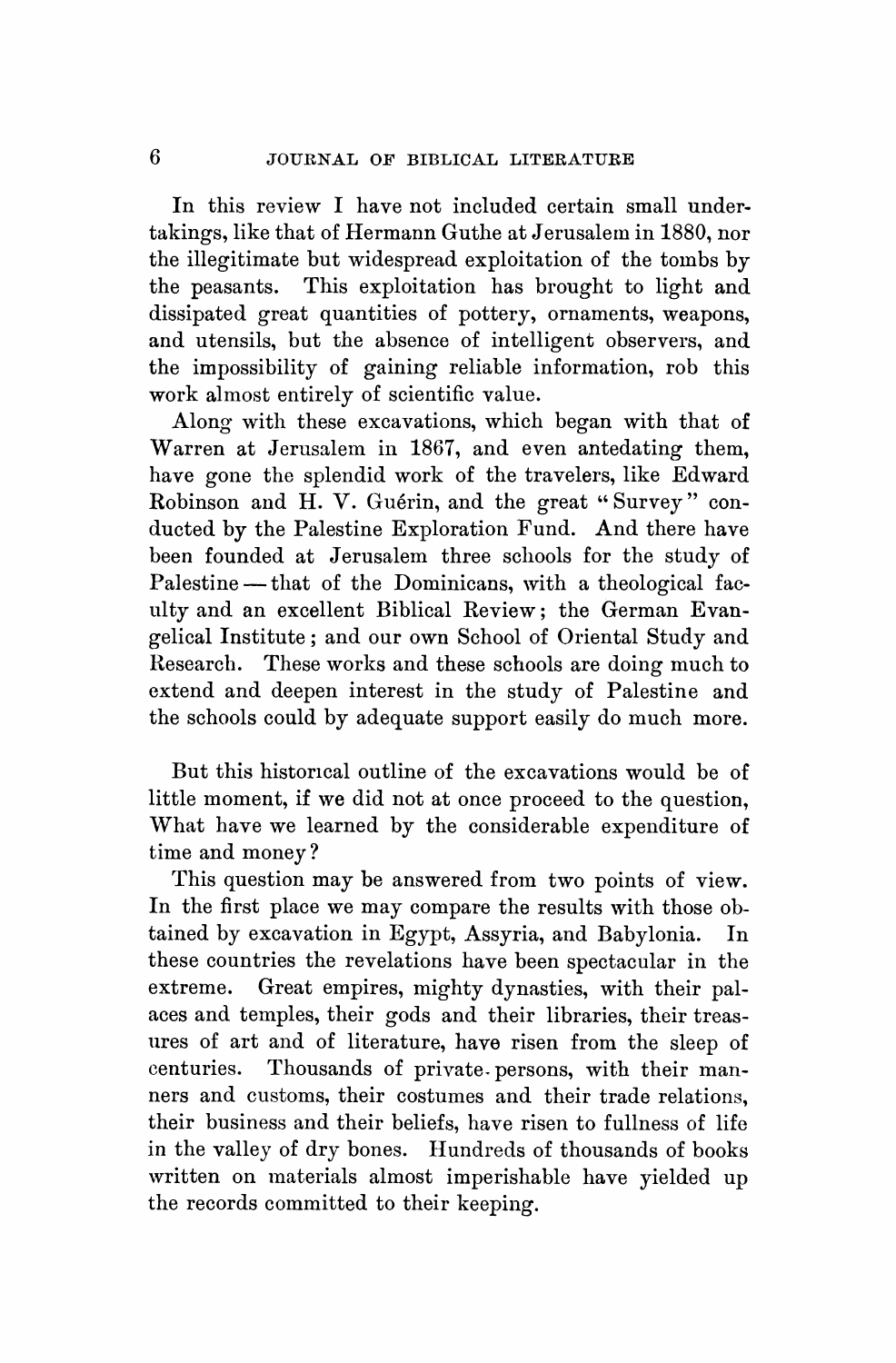**All this is so wonderful because only a century ago it was almost entirely unknown to the modern world. Indeed, it would seem to have been but slightly known to what until recent times we had been accustomed to regard as the ancient world; I mean to the Hebrews, the Greeks, and the Romans. Or if known to them, not much of that knowledge has survived till our own day.** 

**Such revelations of a new world could manifestly not be expected in Palestine, for the reason that we know, in outline at least, the leading characters and movements in Hebrew history, including perhaps the name of every king who sat on the throne of Israel or of Judah. And the fact that different writing material was used in Palestine makes it improbable that archeology can ever reveal the life of the people in such detail as in Babylon and Assyria.** 

**Or the answer to our question as to results may, in the second place, be given without any regard to the astonishing revelations made by the explorer and the decipherer elsewhere. While the yield, viewed on its own merits, will appear modest, it will not seem so modest as it would by the comparisons suggested.** 

**Before going into details let me mention a few discoveries, important for the history of Palestine, made on foreign soil.** 

**The chief of these come from Babylon and Assyria. The statements of Tiglathpileser as to his wars against Israel and Damascus, and of Sennacherib regarding his campaign against Hezekiah, were a most welcome confirmation of the Biblical narrative. Shalmaneser's account of his defeat of Ahab in battle, and of the tribute paid him by Jehu, put us in possession of two facts in Hebrew history otherwise unknown.1 The Mesha inscription found in Moab, not indeed by excavation but by travel, supplements in a most interesting way the Biblical account of the relations of Moab to Israel in the days of Omri and Ahab, while those cuneiform letters found at El-Amarna in 1887 greatly enlarge our** 

**<sup>1</sup> These are indeed facts of prime importance because they provide the earliest definite dates in Hebrew history.**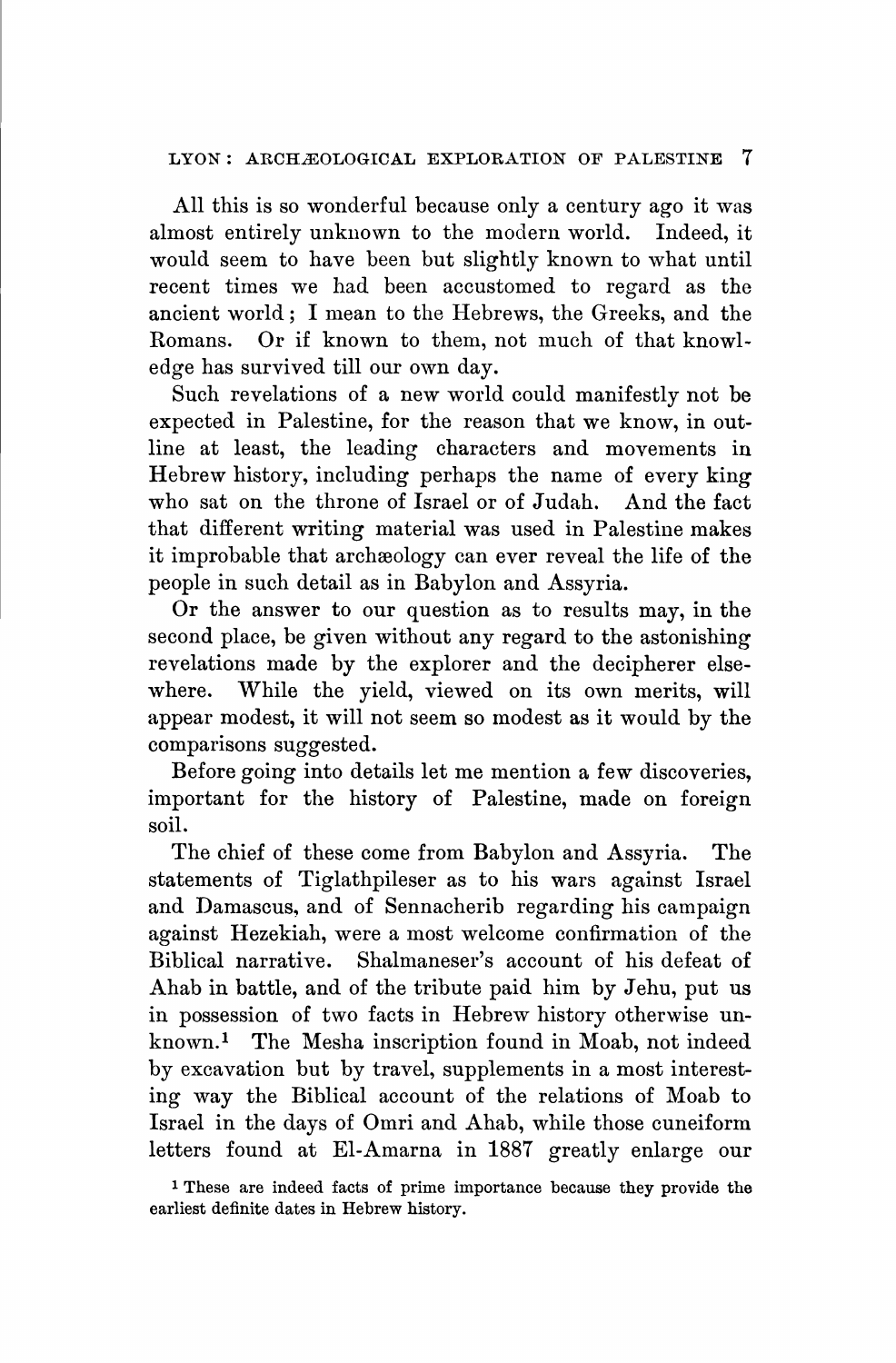**knowledge of conditions in Palestine at a period slightly antedating the occupation of the land by the Hebrews.** 

**There are few individual discoveries made within the borders of Palestine itself which in importance can compete with those just mentioned.** 

**The first great step of advance was the determination by Petrie in 1890 of the relative ages of pottery found in the mound of Tell el-Hesy or Lachish. The successive layers of debris show corresponding changes in the pottery, its general shape, the form of the bottom, the treatment of the handle, the neck and rim or lip, the ornamentation by indenting or by colors arranged in bands, stripes, zigzags, or geometrical forms. Petrie's conclusions were in part based on a comparison of Tell el-Hesy pottery with corresponding forms of dated pottery in Egypt and elsewhere, and were supported by his discovery of a cuneiform tablet belonging to the El-Amarna period. The application of his conclusions by Bliss, Macalister, and others, while resulting in modification in details, confirms the general correctness of the system.**  In the absence of inscriptions the importance of this means of dating the strata of *débris* is obvious. This is a test of dating the strata of  $d\acute{e}bris$  is obvious. This is a test which may and must be used by all explorers. By its appliwhich may and must be used by all explorers. **cation it is now possible in undisturbed debris to know definitely whether one is working in Roman, Seleucidan, Israelitish, or Canaanite levels. And even in disturbed**  débris one can often assign the intermingled fragments of **pottery to their respective periods. This key is also of great value in deciding the age of tombs cut in the rock and not buried beneath accumulations of rubbish.** 

Let us turn to particulars, and ask first what we have larned from work in the Canaanite level. This level has learned from work in the Canaanite level. **been penetrated at Lachish, Taanach, Megiddo, Gezer, Jericho, and other points. We know now of the broad and high walls of stone surrounding the ancient cities, of the stone houses with small rooms, of the standing columns which were the essential feature of the "high places," of the methods of burial, of the religious beliefs, of the animals used, of the kinds of food eaten, of the intercourse with the**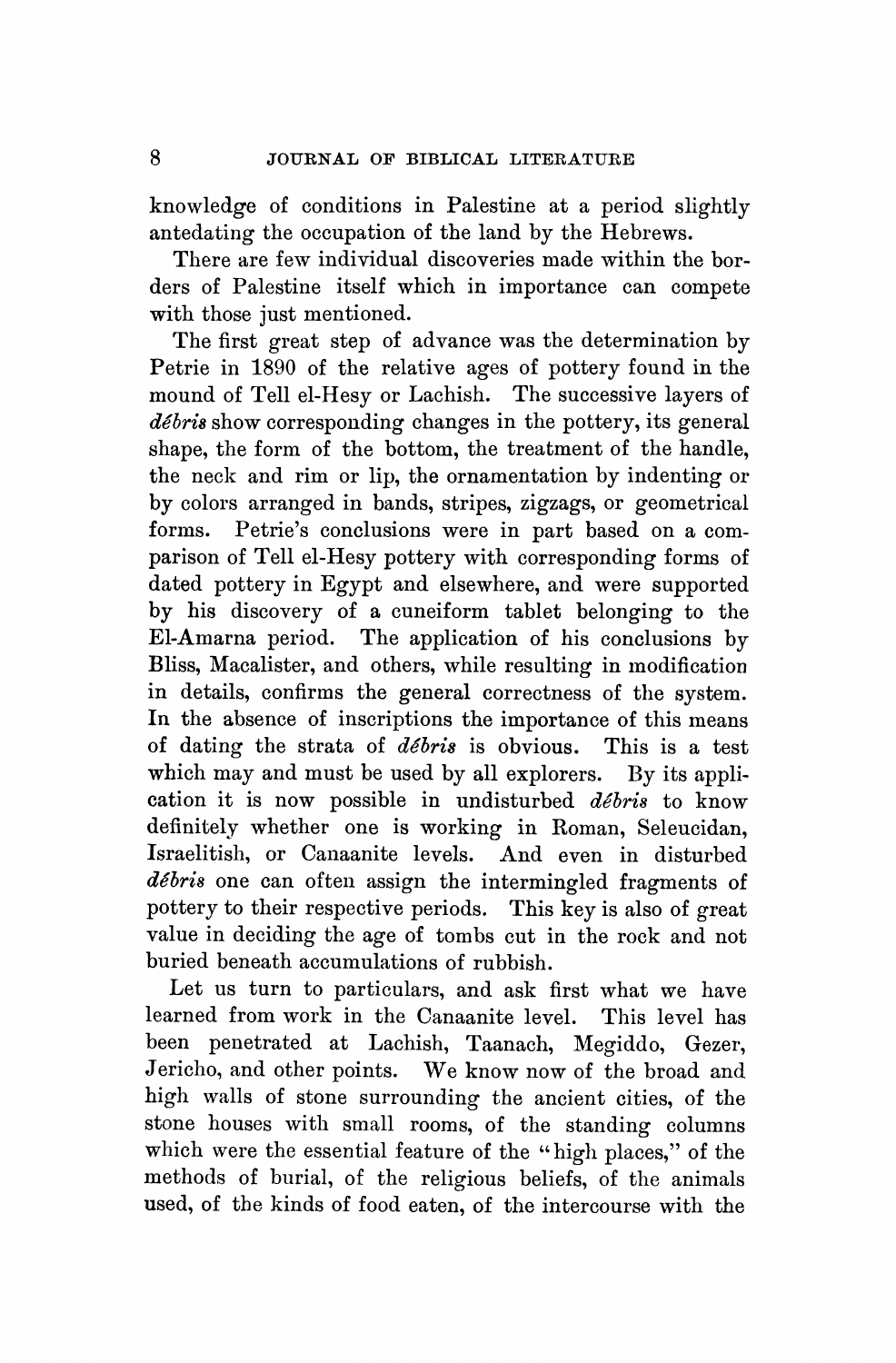**outer world, especially Egypt and the AEgean, of the weapons, utensils, and adornments used, and of the attainments made in art. By the examination of skeletons, especially of skulls, found at Gezer, Mr. Macalister has made a beginning in the ethnological study of the Canaanites. No native writing from the period has been found, but only writing in the Babylonian script, at Lachish and at Taanach, and writing**  on such imported objects as scarabs from Egypt. **marks simulating writing on scarabs of native origin seem to be the work of those who had no script of their own.** 

**The total impression of the Canaanites as made known in their remains agrees with the picture given in the Old Tes**tament and in the El-Amarna letters. **stand better than before how they maintained themselves so long against the invading Israelites, how their religious customs were adopted by the invaders, and how the two peoples intermingled and intermarried on so large a scale.** 

**This gradual merging of Canaanites into Israelites carried with it as a consequence the gradual passing of one period**  into the other, as represented in the  $d\ell b$ ris. While certain **older types of pottery and utensils persisted for a while, other types specifically Israelitish were developed, and these may also be recognized by the specialist.** 

**The period of Hebrew material greatness, if such expression be legitimate at all, was brief, covering the four centuries**  During this time but two cities of first eveloped. Jerusalem and Samaria. Sites importance were developed, Jerusalem and Samaria. **of second-rate importance, like Hebron, Shechem, Jezreel, Tirzah, Bethel, Dan, Beersheba, have not been touched by**  The great mass of exploration has been con**ducted at sites which are indeed of much consequence for the Canaanite period, but only of third-rate importance for that of the Hebrews, so far at least as we may judge from**  We can therefore not wonder if such **sites have not been specially rich in remains of the Hebrew period.** 

**Of the two chief Hebrew sites Jerusalem comes first, but the amount of excavation which has been possible within the**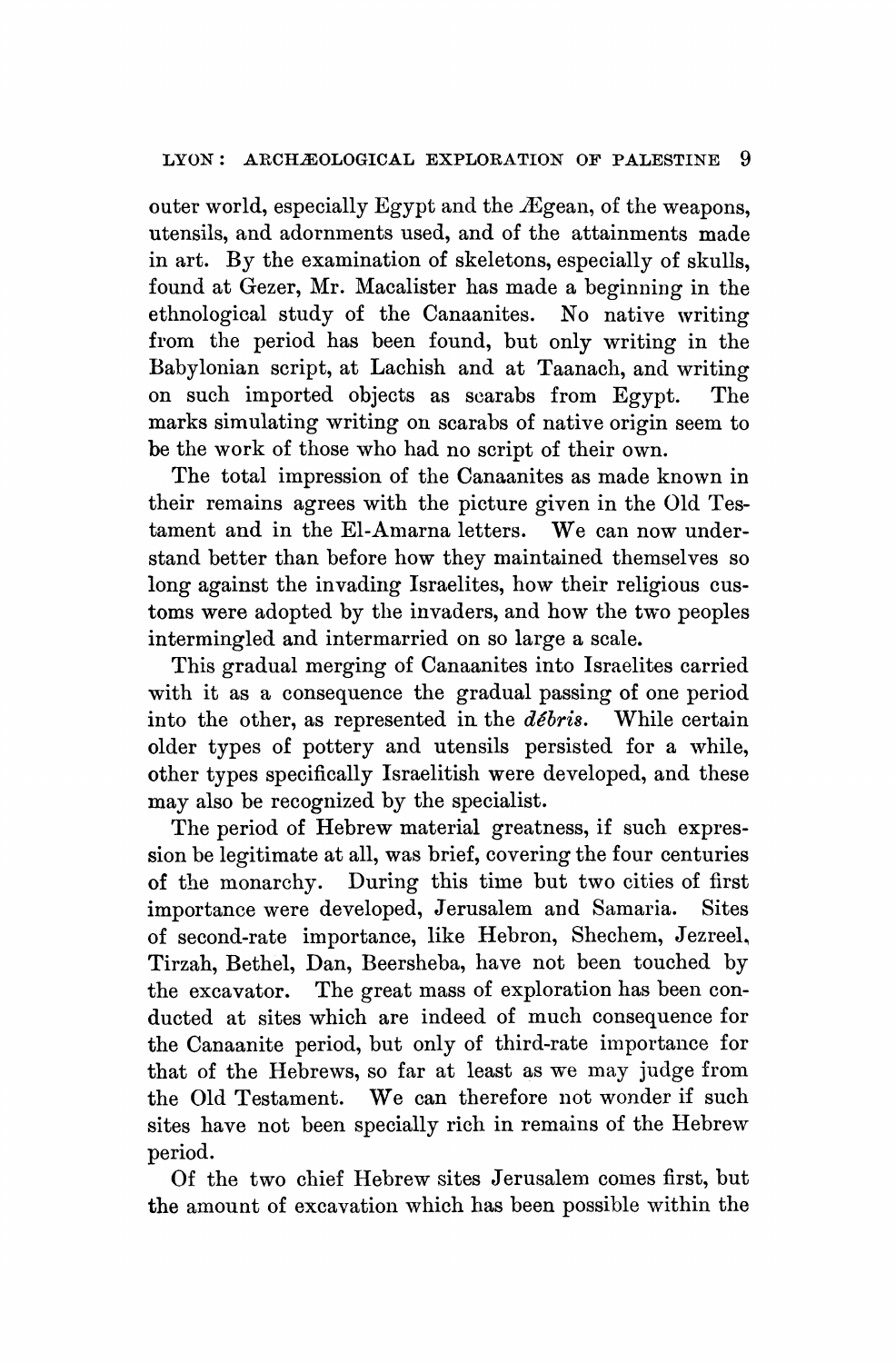**city wall is altogether too meager to reveal the artistic and literary remains of Hebrew origin which lie buried deep beneath the present level.** 

**At Samaria the conditions are more favorable. Save the village and the cemetery which cover the eastern side of this vast mound, there is no encumbrance too great to be removed by money. Sufficient money might even remove all the houses of the village, except the mosque. Jerusalem being for the present inaccessible to the spade, Samaria has long been recognized as the most promising site for the explorer.** 

**The excavation carried on at Samaria during the past three summers, though it has not touched a twentieth part of the enclosure, can show results of the first importance for the life of the ancient Hebrews. In the higher levels of the d6bris are the ruins of the constructions of Herod the Great, who rebuilt the place in honor of Augustus, and gave to it the name which the village still perpetuates. Underneath the Roman are found the ruins of the Seleucid era; underneath these are those of the Babylonian-Assyrian period; and lowest of all the great palace built on the hill by Omri, enlarged by his son Ahab, still further enlarged at a later period, perhaps, as Professor Reisner suggests, by Jeroboam the Second. The excellent workmanship of the Ahab palace, as seen in the well-cut and well-joined blocks of stone, is not surpassed by that of Herod or of his Seleucid predecessors. We know now that prosperous kings like Ahab lived in large, well-built houses of stone, and we can understand as never before the prophetic descriptions of the wealth and luxury of Samaria.** 

**Along with this palace have come to light the remains of houses of humbler character, and fragments innumerable of the pottery vessels made and used by the ancient Hebrews. The palace itself with its enlargements gives us an entirely new conception of Israelitish architecture, and its discovery marks a new epoch.** 

**Of even greater consequence are some inscriptions found on the floor level of a storehouse attached to the palace**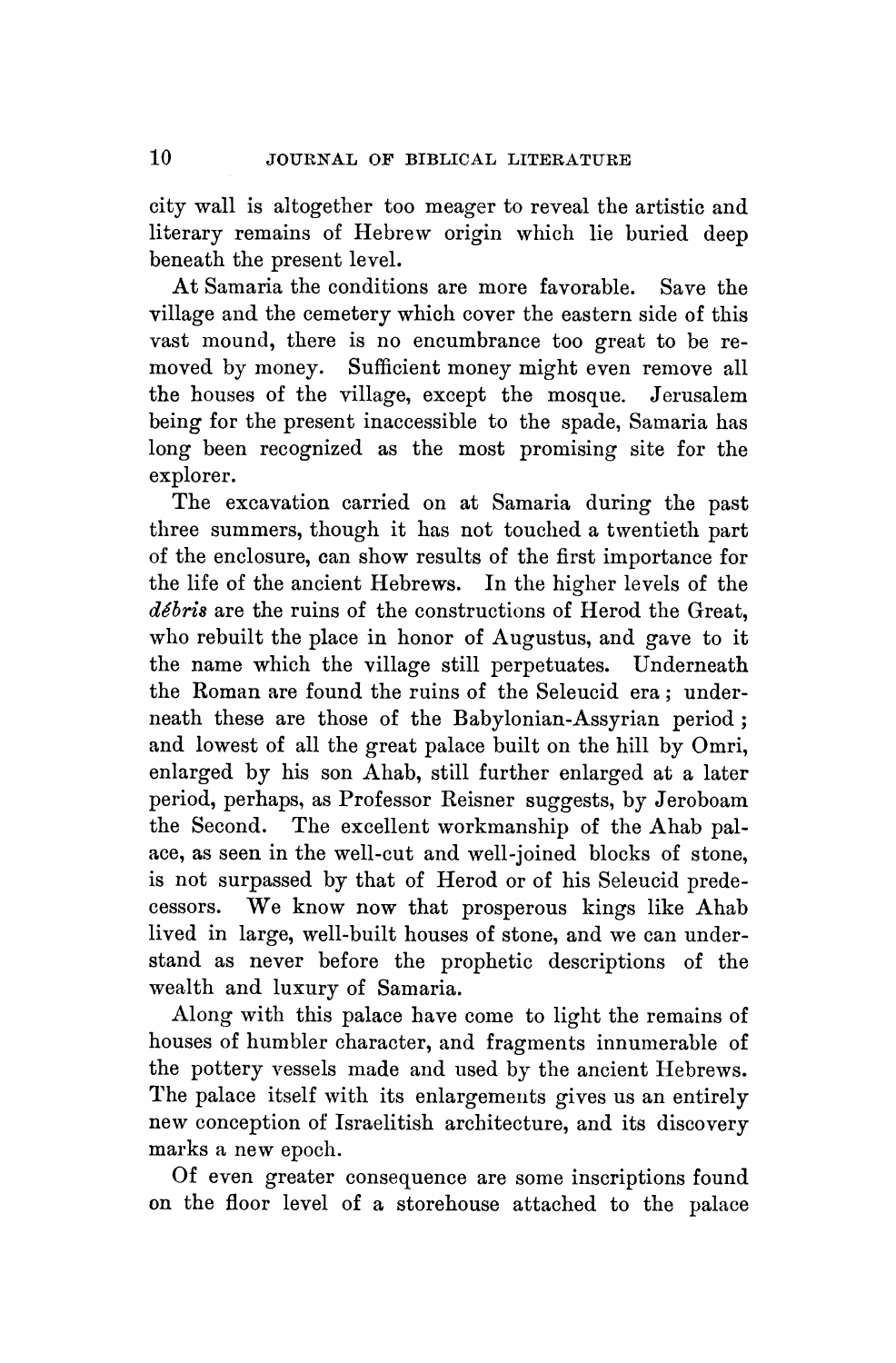**of Ahab. These are dated by the place of discovery and by proximity to an alabaster vase inscribed with the name of**  Ahab's contemporary, Osorkon the Second of Egypt. **inscriptions, written in the Hebrew language on potsherds, give us the names of two score or more of the private men of Ahab's time, and incidentally, through the proper names,**  most interesting light on the religion of that period. **very early specimens of alphabetic writing, the inscriptions are of great interest in connection with the history of the alphabet. Moreover, this discovery settles forever the question whether writing was common in Israel in the early days of the monarchy. And if then, doubtless still earlier. The flowing hand in which these ostraca are written, with its graceful curves, attests long acquaintance with writing and much practice of the art.** 

**In one particular Samaria is a spot specially favorable for exploration. There is no evidence of its occupation in the**  Canaanite period, and the bottom level of the *débris* is **accordingly pure Israelitish. This agrees with the narrative of its original occupation by Omri, who seems to have found the hill an unoccupied field.** 

**In the nature of the case, we are unable to point to definite Hebrew works of importance in Israel after the fall of Samaria, but traces of the Assyrian occupation are probably seen in certain walls, and certainly seen in fragments of two cuneiform inscriptions found on the spot, one in 1909 and one in 1910.** 

**Even in Judah after 722 there was a great limitation of power, due to Assyrian aggression. Other matters than building operations absorbed the chief thought of the leaders. Foreign invasions and religious reforms were the order of the day.** 

**From the Greek era we have in Palestine the small Seleucid town of Sandahannah, dug out by Dr. Bliss, with its streets and houses, and a considerable number of Greek inscriptions on stone, a discovery of no inconsiderable interest for the Maccabean era of Jewish history.** 

**From the Roman period there are, besides the imposing**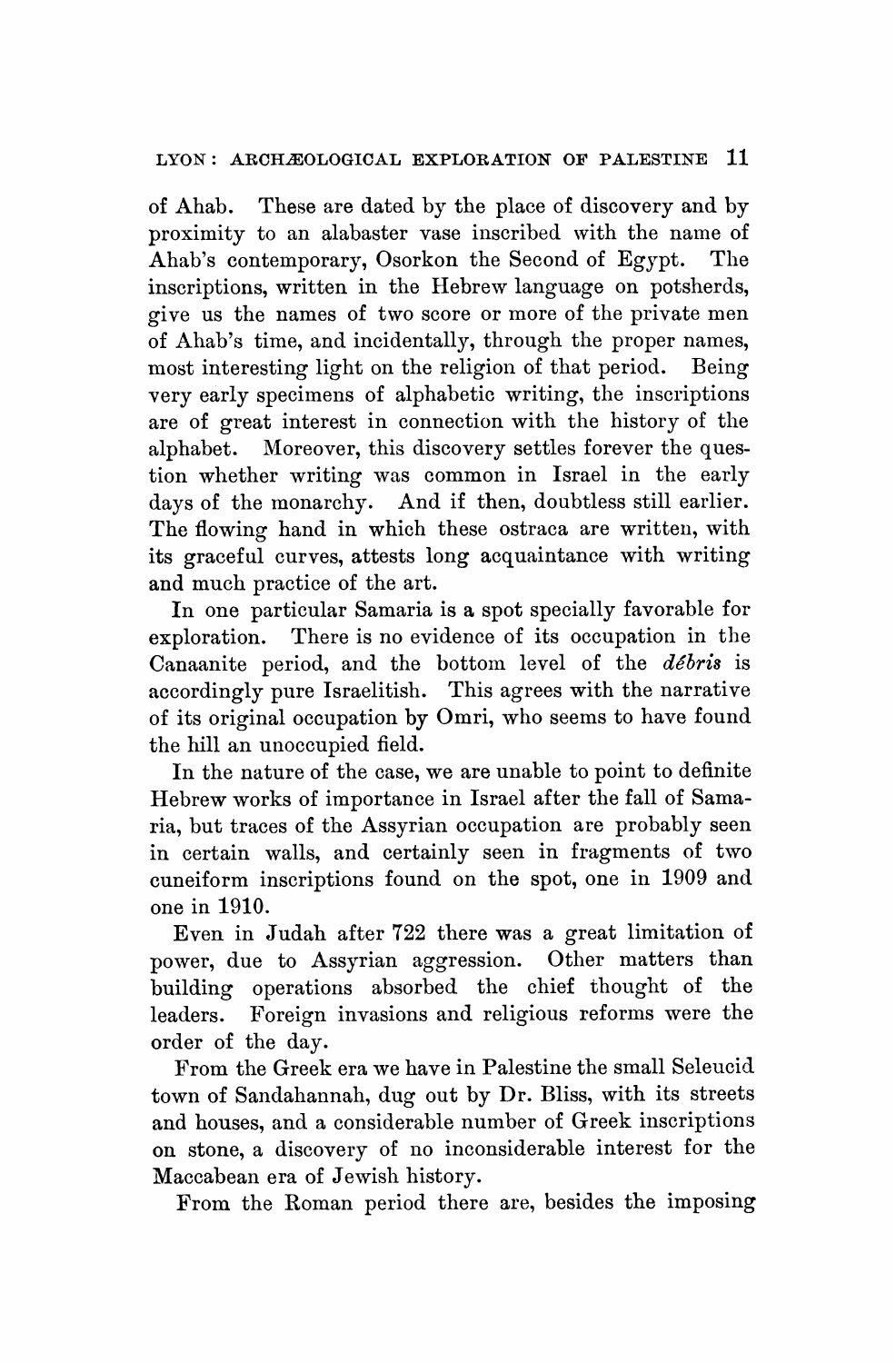**remains at Samaria already spoken of, the ruins of synagogues in Galilee. The exhumation of one of these by the Germans at Tell Hum reveals a large and handsome building, which was elaborately decorated with carving, the designs being drawn from the foliage of vines and trees.** 

**It may seem surprising that one should be unable to report the discovery of the name of any Hebrew king. There is one possible exception. At Megiddo was found a Hebrew seal with a lion carved in the Assyrian style, and on the seal the**  name of the owner, Shema, who is called the servant of Jeroboam. It seems not unlikely that this Jeroboam is one **Jeroboam. It seems not unlikely that this Jeroboam is one of the two Israelitish kings who bore that name.** 

**This leads naturally to the question, Why is it that Assyria and Babylon give us such large numbers of inscriptions and art remains and the Palestine of Hebrew history so few?** 

**We may answer in general that the Babylonians and Assyrians were a much richer people, with a vastly longer history, that they were artistically more highly endowed, had a more developed material civilization, that the materials which they used were more durable, and that the mounds have been less disturbed by later occupation than have been those of Palestine.** 

**Artistically the peoples of Palestine have not been richly endowed. Add to this the fact that all Hebrew buildings have been destroyed by war, fire, earthquake, and, worst of all, by the re-use of the material for later constructions. What exists, therefore, is but a scant fraction of what was, reduced for the most part, if we may judge from Samaria, to the foundations, or at most to these and a few of the courses of cut stone.** 

**The contrast of Palestine proper with the region east of the Jordan is instructive. Beyond the Jordan, at some of the more important sites, as at Gerash and 'Amman, the ruins seem till recently to have suffered but little, save by the course of natural decay. Now, however, they are fast falling a prey to the new population. At Palestinian sites, on the other hand, which have been occupied by a settled**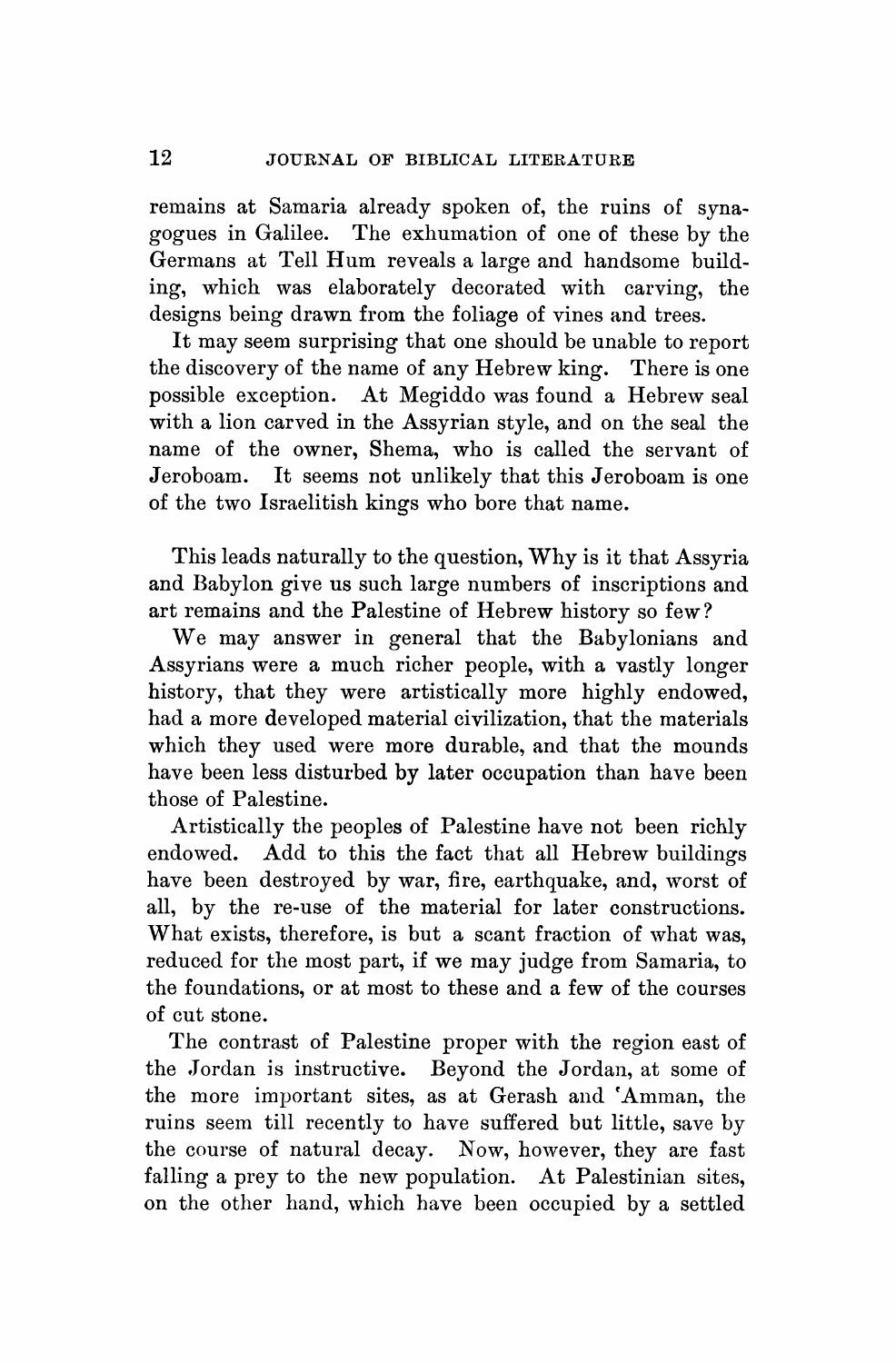**population more continuously, the buildings have suffered more at the hands of man than from the elements.** 

**As to lack of sculpture in Palestine, the absence of artists and of good stone will account in the main perhaps for this.**  But that is not the whole story. In the Græco-Roman age **there was certainly good statuary, as there were fine products of ceramic art, at Samaria. These have perished, and largely from the iconoclastic methods born of the religious scruples of the Hebrews. We read, too, how the Hebrews waged war against the altars and the gods made by the Canaanites and by themselves.** 

**Grave robbery has been a most potent means in obscuring from us the attainment of the Hebrews in art. Naturally articles in the precious metals and in costly stone were the first to be taken away. Then followed the pottery, the weapons, and the plainer forms of personal adornment. An unrifled Hebrew cemetery has not been seen by an explorer. Such tombs probably exist, and when they are found they may require a complete revision of our notions regarding Hebrew art.** 

**The fortunes of war must also be reckoned with in accounting for the destruction of works of art among the Hebrews. Palace and temple were robbed by the invader, or even by native kings to buy off the invader.** 

**When we ask about records in writing, we have to face the probability that the Hebrews used mainly perishable**  The limestone of the country, though abundant **and easily cut, disintegrates readily. Leather, parchment, and papyrus have, of course, all perished. But we know that writing was abundant. And from Jeremiah (32 14) we learn that important documents were preserved in earthen vessels. Is it too much to hope that even perishable materials thus protected have resisted the touch of time ? The work at Samaria has taught us that potsherds were also used**  These are of the same nature as the tablets **of the Assyrian scribes. The ink is less durable, it is true, than cuneiform impressions, but here again we learn from Samaria what resisting power the ink employed in Ahab's day possessed.**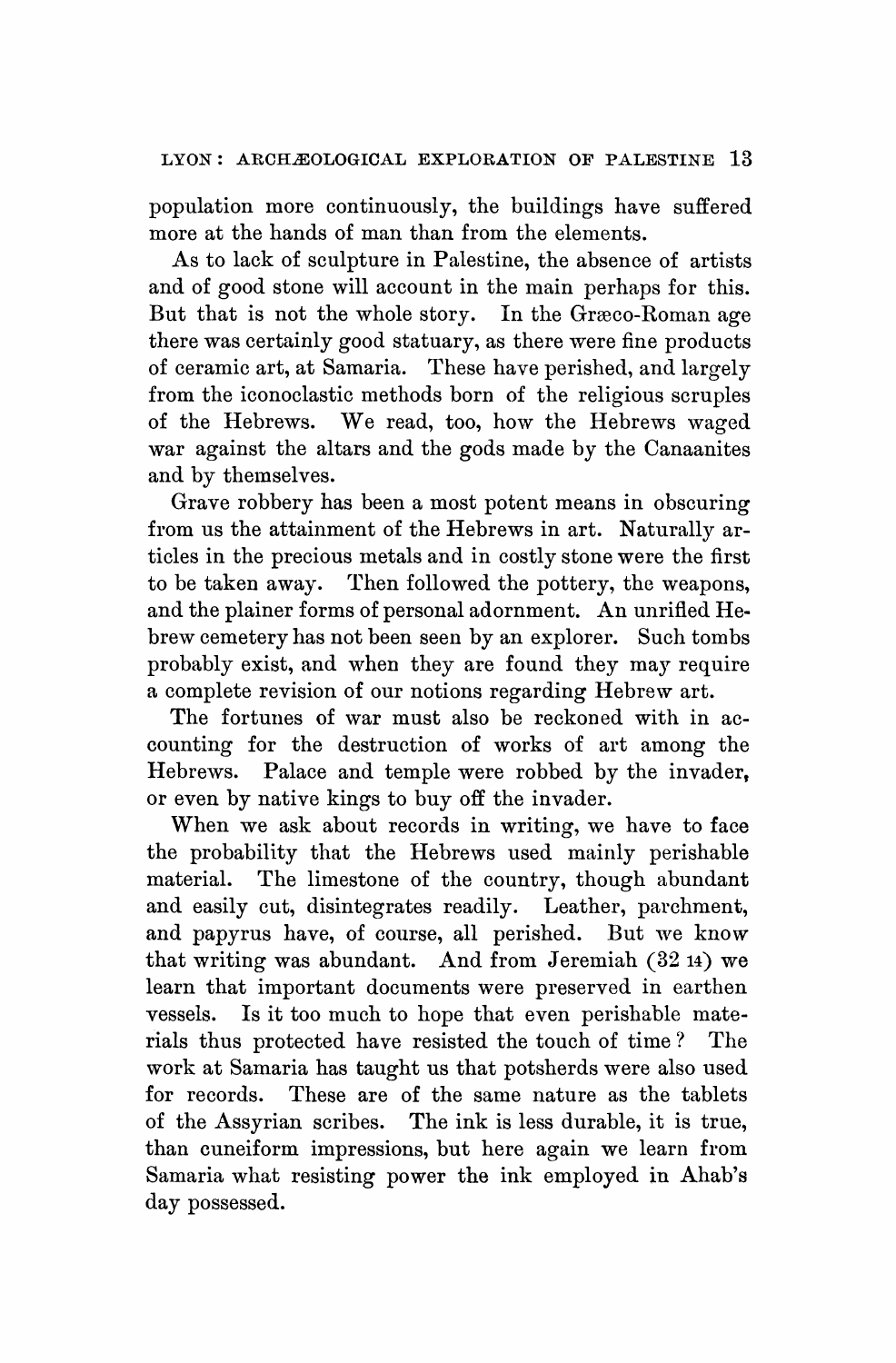**All this is leading up to the suggestion that much of our ignorance regarding Hebrew art and records may be due not to their having never existed, or to their complete destruction, but to our not yet having had the good fortune to**  ferret them out in their safe hiding places. It seems in**credible that the Ahab ostraca could have been the only kind of record current in his day. And why suppose that these alone have survived the wreck of time ?** 

**Much has been done by the excavator in Palestine, but by no means so much as has been hoped. May we in view of the past continue to hope, and if so, for what?** 

**The exploration of the remains of fortresses and churches left by Crusaders has hardly had a beginning.** 

**Of the exhumation of synagogues, so important for the history of Judaism and the early church, but a bare beginning has been made.** 

Such great remains of the Roman period as Banias, Cæsa**rea, Jericho, the Frank Mountain, Archelais, Masada, are still untouched by the explorer.** 

**The discovery at Taanach and Lachish of cuneiform tablets belonging to the El-Amarna period encourages the belief that considerable collections of such tablets are still awaiting the discoverer. And in view of the fragments of the later Assyrian period, found at Gezer and Samaria, who could despair of similar tablets better preserved and in larger number still to be found?** 

**As for Hebrew material, which we desire above all else, the results at Samaria are most encouraging. Here in all probability Hebrew houses exist in a better state of preservation than Ahab's palace. The same may be said of Jezreel and other sites.** 

**And what literary treasures may not be awaiting their fortunate discoverer! Is it too much to hope that we may yet possess in their original form some of those royal annals to which the compilers of the book of Kings refer? And can any literary discovery be imagined which would send a greater thrill through the world of to-day ?**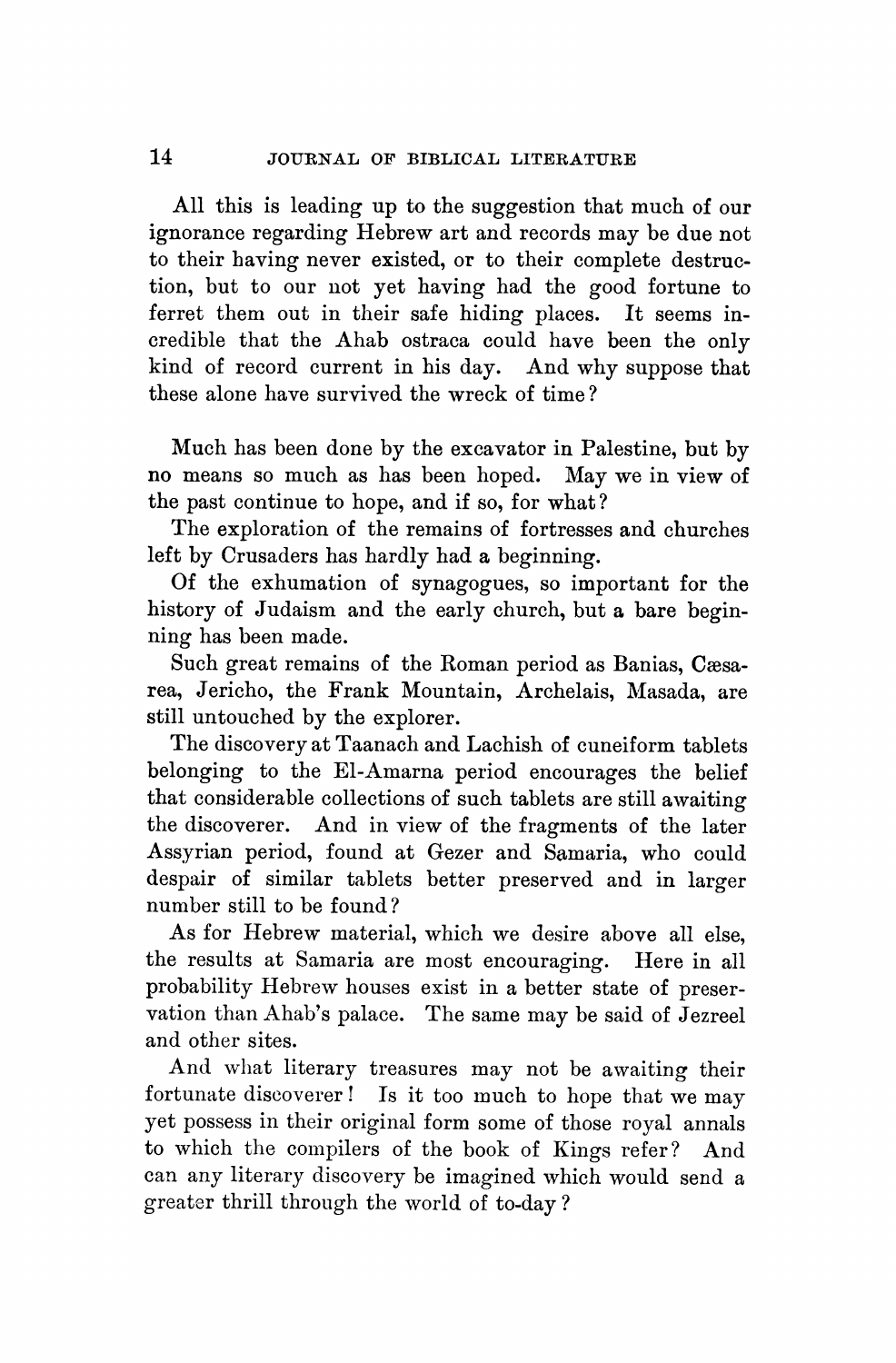**LYON: ARCH2EOLOGICAL EXPLORATION OF PALESTINE 15** 

**For the attainment of these hopes certain things are needed which we do not yet have in sufficient quantity. First among these may be named a propaganda which shall publish widely the results already attained, and thus win an ever-widening circle of friends.** 

**Money is needed, of course, and needed in large sums, if work commensurate with the importance of the subject is to**  For the raising of this money the last thing in **the world which we should expect is that the explorer himself should devote any part of his energy to the task. Nor should he have to feel under the necessity of annually proving to his supporters that the work of the season has been successful. Of course all parties are happier if this can be shown. But excavation is like the lottery. There are many blanks, and the great prizes are few. All that can properly be demanded of the explorer is that he do his work thoroughly and well.** 

**Money in adequate amount being taken for granted, one of the first changes to be made in excavation relates to**  method. A site once attacked should be thoroughly ex-<br>plored. This has thus far been the case in no single in**plored. This has thus far been the case in no single in-**In some cases the amount of work done at a site **has been a caricature of excavation. This has not been the wish of the explorer, but a condition thrust upon him by the inadequacy of the means at his disposal. Of course not every site, in the present state of our knowledge of Palestine,**  deserves an exhaustive examination. **seems worth touching at all should be tested at so many points and so thoroughly as to leave no doubt concerning the character of the material buried in the mound.** 

**Next to the need of money is the need of trained experts in the field. Much good work has been done in exploration all over the ancient world by men whose chief equipment was their enthusiasm and their interest in the subject. But**  much harm has also been done along with the good. **rance or improper methods may result in irreparable harm at any given site. Archaeology is now a science, with work in the field as one of its branches. Such work should be**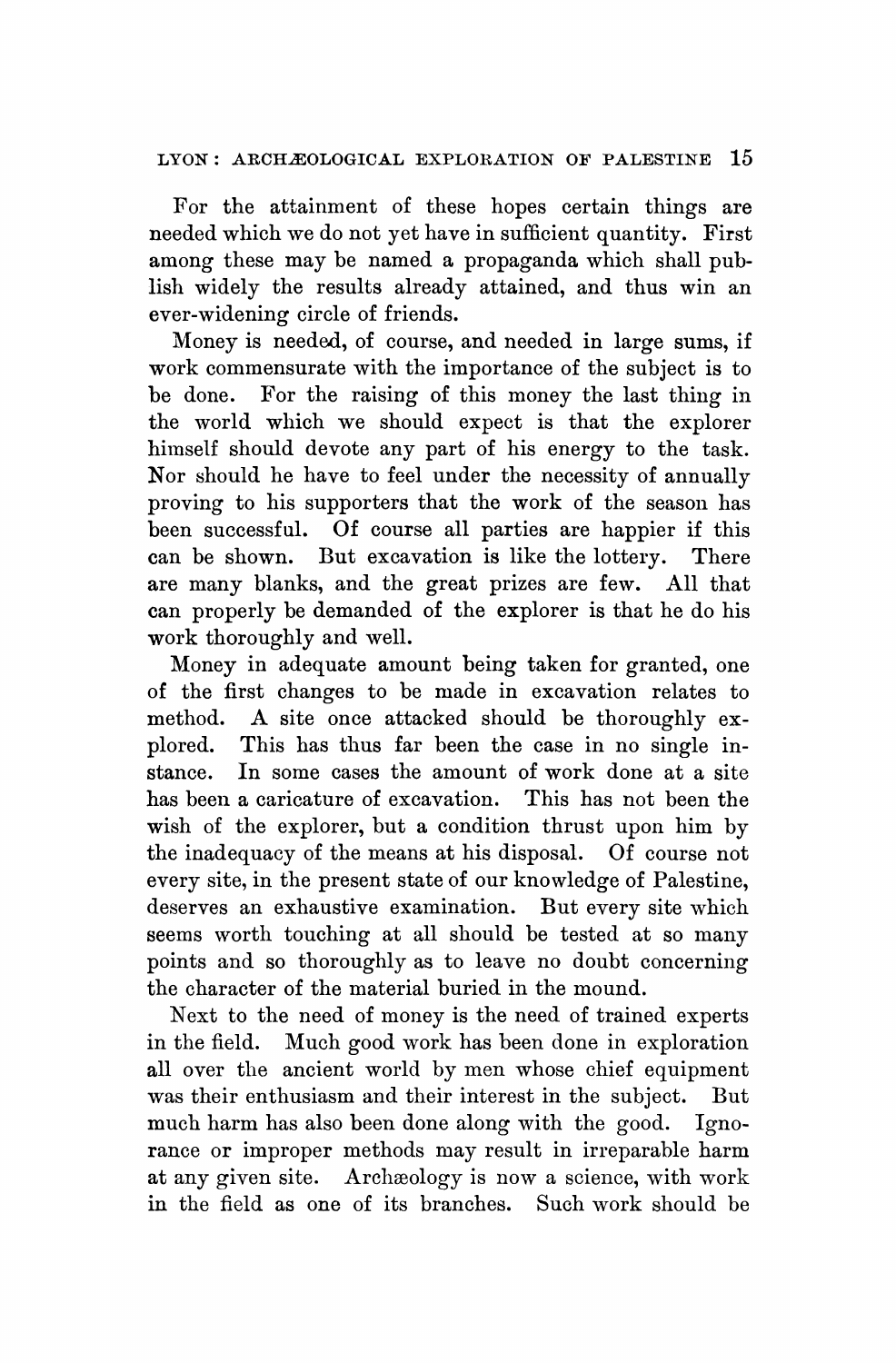**prepared for by long and earnest study, and by an apprenticeship under supervision in the field.** 

What is obviously true of archaeology in general is par**ticularly true of conditions in Palestine. Here the problem is complex in the extreme, owing to the occupation of sites by successive populations and to the peculiar experiences which have befallen the country.** 

**As between no work and the kind of work which has been done by untrained hands the latter is, of course, infinitely better. Without it we should still be largely dependent on literary sources for our knowledge of antiquity. All honor to the men who, inadequately equipped and inadequately supported, have done so great a service to the cause of learning.** 

**But now that a better way has become clear, and the importance of excavation is seen by many minds, the duty of the hour is to arrange for large enterprises under the best possible conditions.** 

**Perhaps cooperation between learned bodies, societies,**  museums, and universities, or even international cooperation, **is advisable. The prime motive, the advance of knowledge,**  The powerful motive of the enrich**ment of our museums can, owing to the Turkish law relating to antiquities. have only a secondary place.** 

**The body of scholars whose names are enrolled in this Society feel perhaps more keenly than any other body in**  America the value of exploration in Palestine. **society our interest has not been so manifest as that of the English Palestine Exploration Fund or the German Orient Society. I do not forget that the School in Jerusalem, though now fostered mainly by the Archaeological Institute of America, is a creation of this Society, and that one of the reasons for its creation was archaeological exploration. That this end may be achieved let us not fail to support the movement for the endowment of the School. Properly housed and endowed this School might become one of the most powerful agents for the exploration of Palestine.** 

**16**